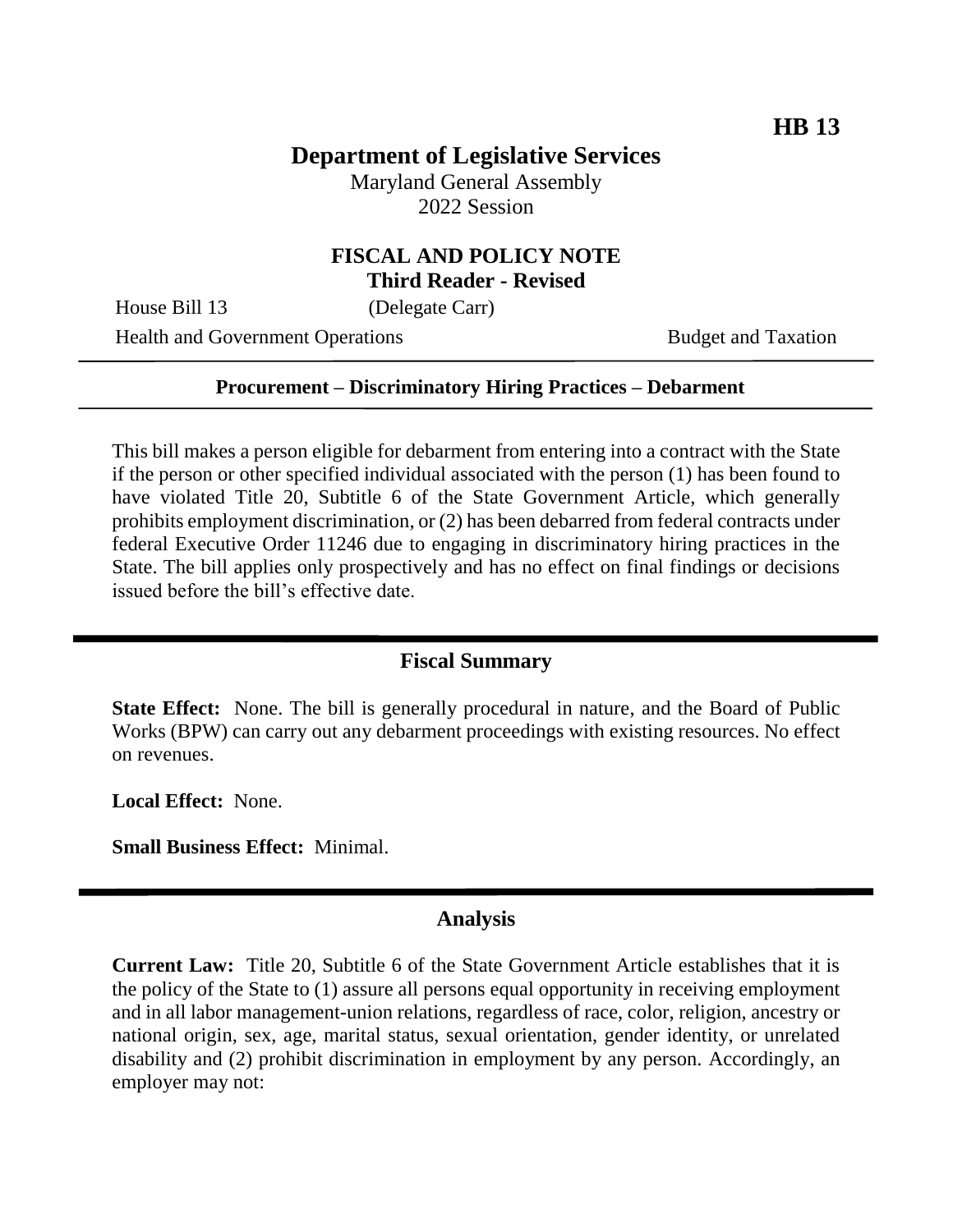- request or require genetic tests or genetic information as a condition of hiring or determining benefits;
- fail or refuse to make reasonable accommodations for the known disability of an otherwise qualified employee; or
- engage in harassment of an employee.

Also, with respect to a person's race, color, religion, sex, age, national origin, marital status, sexual orientation, gender identity, genetic information, or unrelated disability, an employer may not:

- fail or refuse to hire, discharge, or otherwise discriminate against an individual with respect to compensation, terms, conditions, or privileges of employment; or
- limit, segregate, or classify its employees or applicants for employment in any way that would deprive or tend to deprive any individual of employment opportunities or otherwise adversely affect the individual's employment status.

First signed in 1965 and amended multiple times since then, federal Executive Order 11246 generally prohibits federal contractors from engaging in discriminatory employment practices (including recruitment, hiring, promotion, and training) because of race, color, religion, sex, sexual orientation, gender identity, or national origin. The U.S. Department of Labor is responsible for enforcing the executive order.

Under State procurement law, a person *must be* debarred from entering into a contract with any public body in the State if the person has been convicted for bribery or other related crimes committed in the process of seeking a contract with a public body. Statute specifies numerous other grounds for which a person *may* be debarred from contracting with any public body or, in some cases, only with the State, generally related to criminal convictions for specified crimes. Debarment proceedings are held before BPW following procedures outlined in statute.

## **Additional Information**

**Prior Introductions:** None.

**Designated Cross File:** None.

**Information Source(s):** Department of General Services; Board of Public Works; State Treasurer's Office; Department of Legislative Services